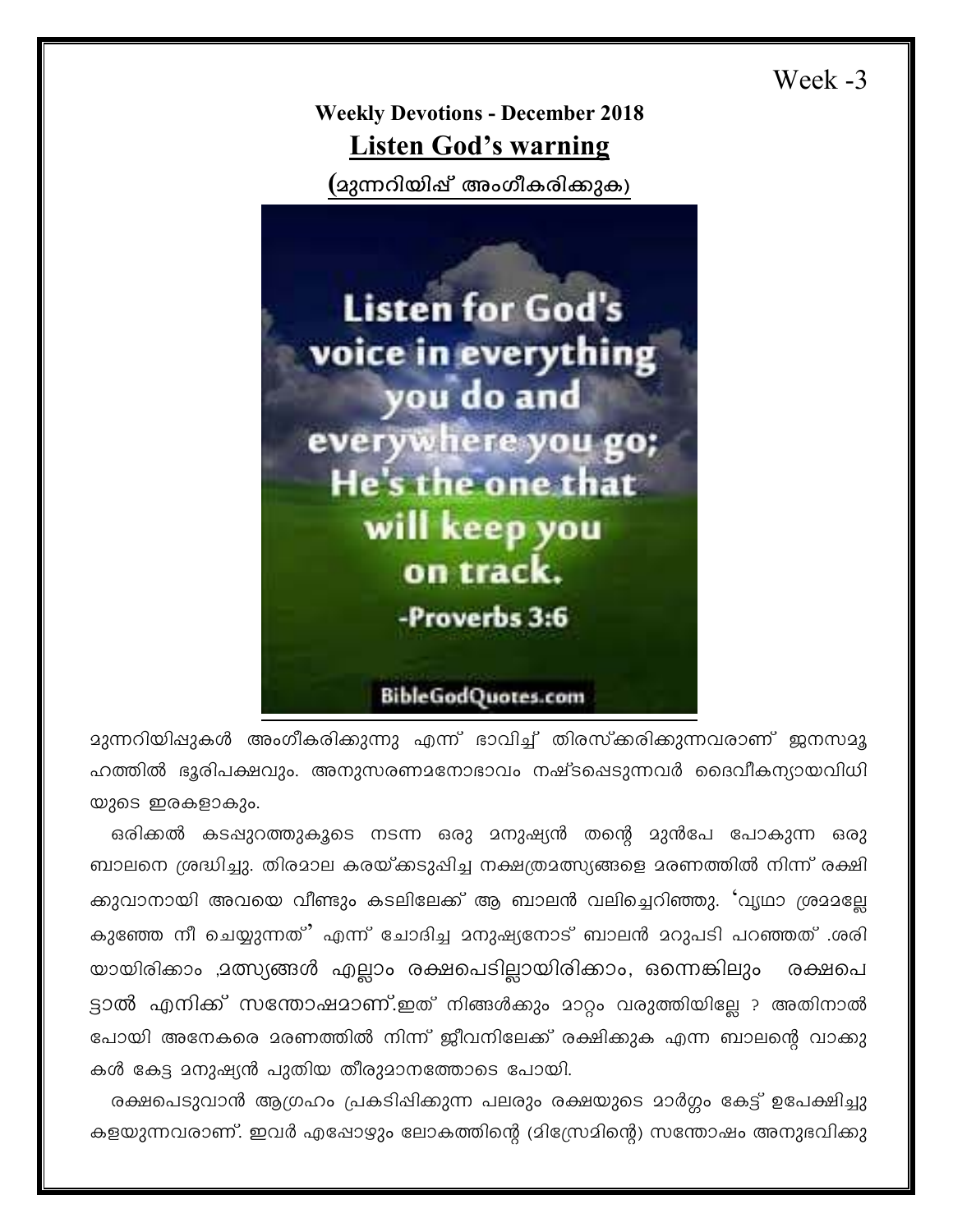വാൻ ആഗ്രഹിക്കുന്നു. രക്ഷയുടെ മാർഗ്ഗം യഹോവയോട് ചോദിച്ചറിയിഷാൻ യിരെമ്യാവെ തന്നെ പ്രവാചകൻ സമർഷിച്ച യഹോവയുടെ ചുദതലപ്പെടുത്തിയവർ വാക്കുകൾ തിരസ്ക്കരിച്ചു. മിസ്രേമിലേക്ക് പോകുവാൻ നിങ്ങൾ മുഖം തിരിച്ചാൽ വാൾകൊണ്ടും ക്ഷാമംകൊണ്ടും , മഹാമാരി കൊണ്ടും മരിക്കുമെന്നുള്ള മുന്നറിയിഷ് അവർ അവഗണിച്ചു. Read യിരെ:(42:16-21)

യഹോവയുടെ വാക്കനുസരിക്കേണ്ടവർ അനുസരണക്കേട് കാട്ടുക മാത്രമല്ല ചെയ്തത്. യിരെമ്യാവിനെയും കൂടെയുള്ളവരെയും കൂട്ടി യഹോവ പോകരുതെന്ന് പറഞ്ഞിട ത്തേക്ക് തന്നെ പോയി.

യിരെ (43:6-7)

കർത്താവിനെ ആത്മാർത്ഥമായി പിൻപറ്റുവാൻ ആഗ്രഹിക്കാതെ സഭയിൽ സംബന്ധിക്കു കയും , പ്രാർത്ഥിക്കുകയും കർത്തൃദേശയിൽ പങ്കെടുക്കുകയും ചെയ്യുന്നത് മാരകമായ തെറ്റാണ്. ദൈവകോപവും , ശിക്ഷാവിധിയുമാണ് അതുമൂലം നാം ചരതിച്ചു വയ്ക്കുന്ന ത്. (1കൊരി:11:27)

യിരെമ്യാവിന്റെ ഹിതമില്ലാതെ മിസ്രേമിലേക്ക് കൊണ്ടുപോയി എങ്കിലും ദൈവം താൻ വിളിച്ച യിരെമ്യാവിനെ ഉപയോഗിച്ച് അനുസരണക്കേട് കാട്ടിയവർക്കുള്ള ന്യായവിധി കാട്ടി ക്കൊടുക്കുന്നു. യിരെ:46:25-26 വരെ വരെയുള്ള ഭാഗത്ത് യഹോവ അവരെ സന്ദർശിക്കു മെന്ന് കാണുന്നു. യിരെ:(43:8-11)വരെയുള്ള ഭാഗത്ത് പ്രവാചനിക ക്രീയ അദ്ദേഹത്തെ ക്കൊണ്ട് ചെയ്യിക്കുന്നതായി കാണാം. ന്യായവിധിയുടെ അടുത്ത ചിത്രമാണ് ഇത്. വലിയ കല്ലുകൾ ഫറവോന്റെ അരമനയുടെ പടിക്കലുളള കളത്തിലെ കളിമണ്ണിൽ കുഴിച്ചിടുക എന്ന തായിരുന്നു ആദ്യ പ്രവർത്തി. മിസ്രേമിനെ ആക്രമിച്ച് കീഴടക്കും എന്നതിന്റെ പ്രതീകമാണ് ഇത്.

(തഹ്പനേസ് (യിരെ : 43:9)മണ്ണ് അടിഞ്ഞുകൂടിയ നൈൽ നദിയുടെ തീരത്ത് ഭൂഗർഭ ഗവേഷകർ അനേക വലിയ കെട്ടിടങ്ങൾ കണ്ടെത്തിയിരുന്നു . ഈ കെട്ടിടങ്ങൾ ഒന്നിച്ചു ഭചർത്ത് ഫറോസ് പാലസ് എന്നറിയപ്പെടുന്നു. ആ കല്ലുകൾക്കു മുകളിൽ വച്ച രാജ സിംഹാസനം ബാബേൽ രാജാവ് വിജയം നേടുകയും ദൈവത്തിന്റെ ന്യായവിധി അനു സരണം കെട്ടവരുടെ മേൽ വന്നു എന്നതിന്റെയും തെളിവാണ് . യഹോവയുടെ വാക്കു ഭകൾക്കാതെ പോയവരുടെ ന്യായവിധിയും പ്രവാസത്തിനുള്ളവരെ പ്രവാസത്തിനും കൊണ്ടു പോകുന്നത് വളരെ വേഗത്തിൽ പൂർത്തിയാക്കി.  $\lq\lq A s$  a shephered putteth on his garment"എന്നതുപോലെ വളരെ ആയാസരഹിതമായിട്ടാണ് നെബുഖദനസ്സേർ രാജാവ് പ്രവർത്തിച്ചത്. യഹോവയുടെ കോപത്തിന്റെ തീയിറങ്ങിയാൽ എല്ലാം ഇതു പോലെ വേഗം നടക്കും എന്ന് മറക്കരുത്. വ്യക്തികളിൽ കൂടെയും, മറ്റ് പല മാർഗ്ഗങ്ങളിൽ കൂടെയും തരുന്ന വചനാധിഷ്ഠിത മുന്നറിയിഷുകൾ സ്വീകരിച്ച് തെറ്റുതിരുത്തി പുതു വർഷത്തിലേക്ക് കടക്കുവാൻ ഒരുങ്ങുക. വചനം സ്വീകരിച്ചാൽ ക്രിസ്തു ഉള്ളിൽ ജനിക്കും.